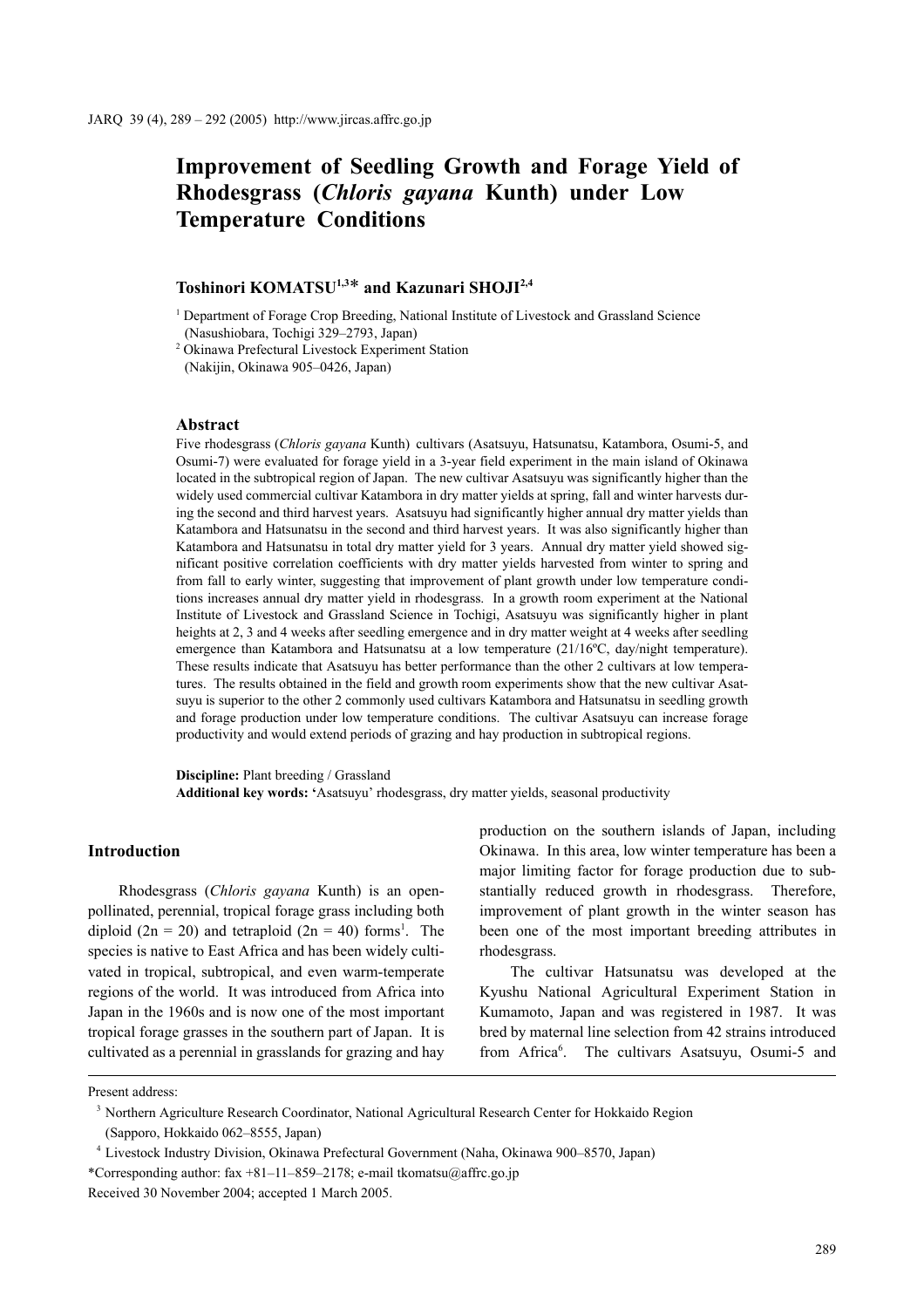Osumi-7 were developed at the Osumi Branch of the Kagoshima Prefecture Agricultural Experiment Station in Kagoshima, Japan. Asatsuyu was registered in 1995. It is a synthetic cultivar consisting of 7 clones selected from the cultivars Gunsons and Fords-Katambora<sup>6</sup>.

This paper presents progress in the breeding of rhodesgrass in Japan for improving growth and forage yield under low temperature conditions.

## **Materials and methods**

#### **1. Field experiment**

The field experiment was carried out at the Okinawa Prefectural Livestock Experiment Station in Okinawa, Japan (26º 41´N, 127º 57´E, 102 m a.s.l.). The mean annual rainfall in the area is 2,378 mm and the long-term mean annual temperature is 21.5ºC. Mean maximum and minimum monthly temperatures and total monthly rainfall from April 1991 to December 1993 are shown in Fig. 1. The mean minimum temperatures in February were 12.4ºC and 12.7ºC in 1992 and 1993, respectively, which were the lowest temperatures for the years. Total monthly rainfall over 3 years ranged from 30.0 mm to 331.5 mm. The soil at the experimental site is a gravel soil and is acid and low in organic matter.

Four Japanese cultivars, Asatsuyu, Hatsunatsu, Osumi-5 and Osumi-7, and one Australian cultivar, Katambora, were evaluated for their forage yield in 1991 to 1993. The 5 cultivars were sown at a rate of 10 kg/ha on 18 April 1991 in a randomized block design with 4 replicates. A plot consisted of 8 rows that were 3.0 m long, with 30 cm between rows. Before sowing, the experimental area received 5 t compost, 100 kg N, 100 kg  $P_2O_5$ and 100 kg  $K<sub>2</sub>O$  per ha. Fertilizer was also applied to plots at 100 kg N, 50 kg  $P_2O_5$  and 100 kg K<sub>2</sub>O per ha after each cut. The 6 rows (omitting the border rows on each side of the plot) of each plot were harvested 6 times in 1991 (13 June, 9 July, 25 July, 15 August, 10 September,



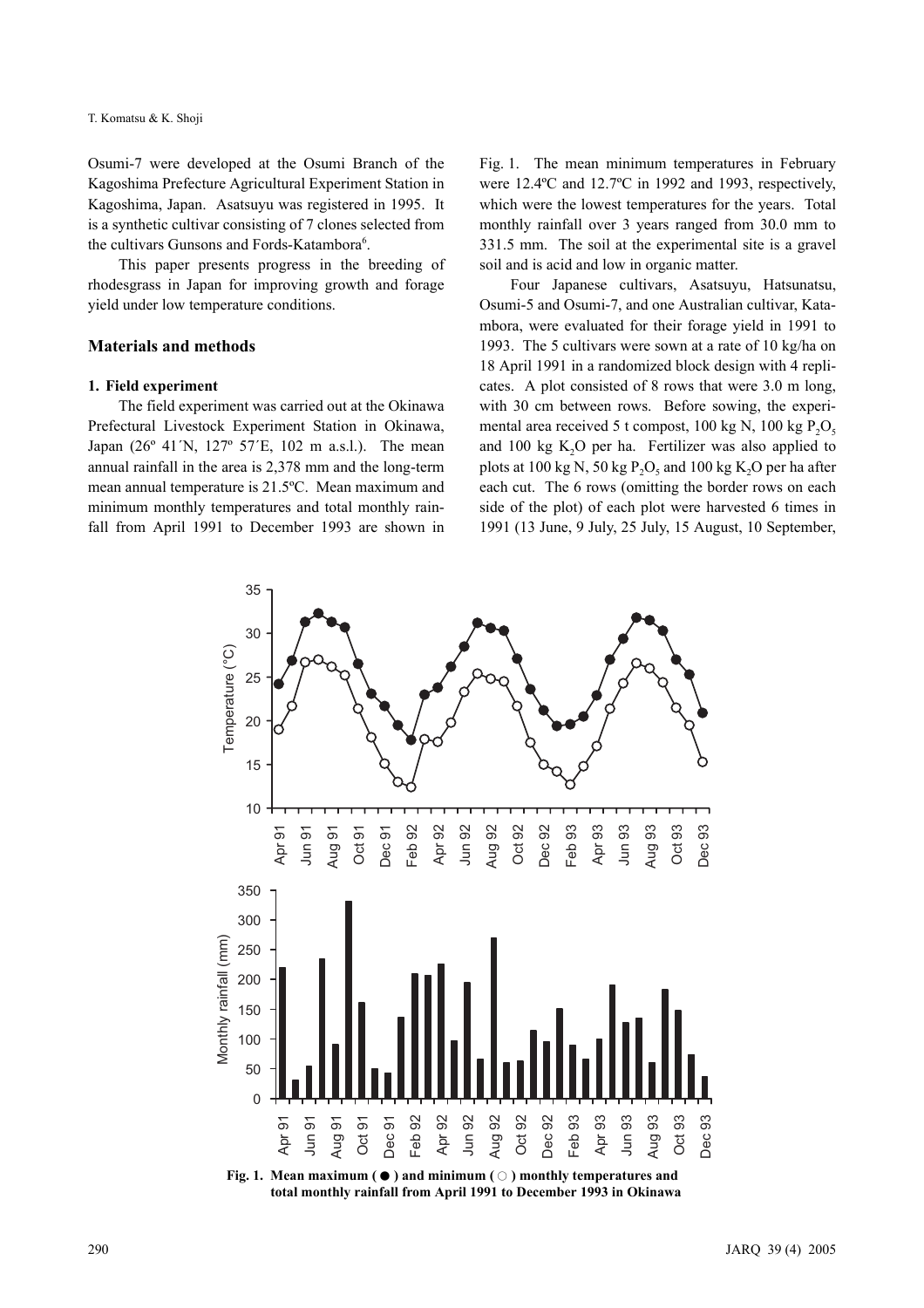and 15 October), 6 times in 1992 (14 April, 3 June, 13 July, 1 September, 14 October, and 2 December) and 8 times in 1993 (13 January, 1 April, 11 May, 14 June, 19 July, 8 September, 26 October, and 20 December). At each harvest, the plots were cut at a height of 10 cm with a hand sickle, and the plant material was immediately weighed on a spring balance. Sub-samples from each plot were collected and dried at 72ºC for 48 h to determine percent dry matter.

#### **2. Growth room experiment**

The experiment was conducted at the National Institute of Livestock and Grassland Science in Tochigi, Japan. Three rhodesgrass cultivars, Asatsuyu, Hatsunatsu and Katambora, were evaluated for the seedling growth at a low temperature (21/16ºC, day/night temperature). Seeds from the cultivars were sown in 8 cm diameter pots containing local soil in an unheated greenhouse on 17 June 2003. A basal fertilizer containing N,  $P_2O_5$ and  $K<sub>2</sub>O$  was applied at 100 kg per ha for each nutrient. After thinning to 1 plant per pot on 25 June 2003, all plants of each cultivar were transferred to a growth room (21/16ºC, day/night temperature). Experimental layout was a randomized block design with 4 replicates of 12 plants.

Plant height and tiller number were recorded from 10 plants for each plot at 2 to 4 weeks after seedling emergence. At 4 weeks 10 plants for each plot were cut at the ground level to determine dry matter weight. The harvested materials were dried at 70ºC for 48 h.

## **Results and discussion**

Since there was neither a significant difference among the cultivars in dry matter yields in the first harvest year nor a significant difference in summer periods in the second and third harvest years; these data are not presented in Table 1. During the second and third harvest years, Asatsuyu was significantly higher than Katambora in dry matter yield at spring, fall and winter harvests. Asatsuyu was also significantly higher than Hatsunatsu in dry matter yield at spring harvest in the second harvest year and at spring (on 1 April) and winter harvests in the third harvest year (Table 1). Asatsuyu had significantly higher annual dry matter yield than Katambora and Hatsunatsu in the second and third harvest years. These results suggest that a great improvement of the annual dry matter yield in Asatsuyu is attributable to its good winter and spring growth (Table 1). Hatsunatsu was significantly higher than Katambora in dry matter yields harvested on 13 January in the second harvest year and on 26 October in the third harvest year, but there was no significant difference between the cultivars in annual dry matter yields.

Asatsuyu was significantly higher than Katambora and Hatsunatsu in total dry matter yield for 3 years, indicating that Asatsuyu is highly productive in Okinawa and similar climatic regions. Sawai et al.<sup>5</sup> reported that Asatsuyu grew vigorously in cool seasons in southern Japan. Fukagawa et al. $2$  reported that Asatsuyu was higher than Katambora and Hatsunatsu in winter survival and dry matter production and concluded that it is the most suitable cultivar of rhodesgrass in light-frost areas of the southern part of Japan.

Table 2 shows correlation coefficients between seasonal and annual dry matter yields of the 5 cultivars in rhodesgrass. The dry matter yield harvested from winter to spring showed significant positive correlation coefficients with that harvested from late spring to early summer and that from fall to early winter. The dry matter yield harvested from late spring to early summer showed a significant positive correlation coefficient with that harvested from fall to early winter, but it showed a significant negative correlation coefficient with that harvested

|  |  |  | Table 1. Spring, fall, winter, and annual dry matter yields over 3 years in 5 rhodesgrass cultivars in Okinawa |
|--|--|--|----------------------------------------------------------------------------------------------------------------|
|  |  |  |                                                                                                                |

|            | Dry matter yield (t/ha) |        |                  |                         |                   |                  |                  | Annual dry matter yield (t/ha) |                           |                           |                           |                    |
|------------|-------------------------|--------|------------------|-------------------------|-------------------|------------------|------------------|--------------------------------|---------------------------|---------------------------|---------------------------|--------------------|
|            | 2nd harvest year (1992) |        |                  | 3rd harvest year (1993) |                   |                  |                  | 1st                            | 2nd                       | 3rd                       |                           |                    |
| Cultivar   | 14 Apr                  | 14 Oct | 2 Dec            | 13 Jan                  | 1 Apr             | 11 May           | $26$ Oct         | 2 Dec                          | harvest<br>year<br>(1991) | harvest<br>year<br>(1992) | harvest<br>year<br>(1993) | Total              |
| Asatsuyu   | $5.5a*$                 | 4.2a   | 1.7a             | 2.3a                    | 3.9a              | 4.8a             | 4.0a             | 3.0a                           | 14.9                      | 33.4a                     | 29.1a                     | 77.7a              |
| Hatsunatsu | 4.3bc                   | 3.3abc | 1.3ab            | 2.2a                    | 2.9 <sub>bc</sub> | 4.0ab            | 3.3a             | 2.4bc                          | 12.9                      | 28.3 <sub>bc</sub>        | 24.5bc                    | 65.7cd             |
| Katambora  | 4.0c                    | 2.6c   | 1.0 <sub>b</sub> | 1.6b                    | 2.6c              | 3.3 <sub>b</sub> | 2.4 <sub>b</sub> | 2.2c                           | 13.1                      | 27.2c                     | 22.2c                     | 62.5d              |
| Osumi-5    | 5.4ab                   | 3.7ab  | 1.6a             | 2.0a                    | 3.7ab             | 4.2ab            | 3.2ab            | 2.5abc                         | 14.7                      | 31.9a                     | 26.0 <sub>b</sub>         | 72.6ab             |
| Osumi-7    | 5.3ab                   | 3.1bc  | 1.5a             | 2.0a                    | 3.5abc            | 4.3ab            | 3.2ab            | 2.6abc                         | 14.4                      | 30.8ab                    | 26.0 <sub>b</sub>         | 71.2 <sub>bc</sub> |

\*: Within a column, values followed by the same letter are not significantly different at the 5% probability level.